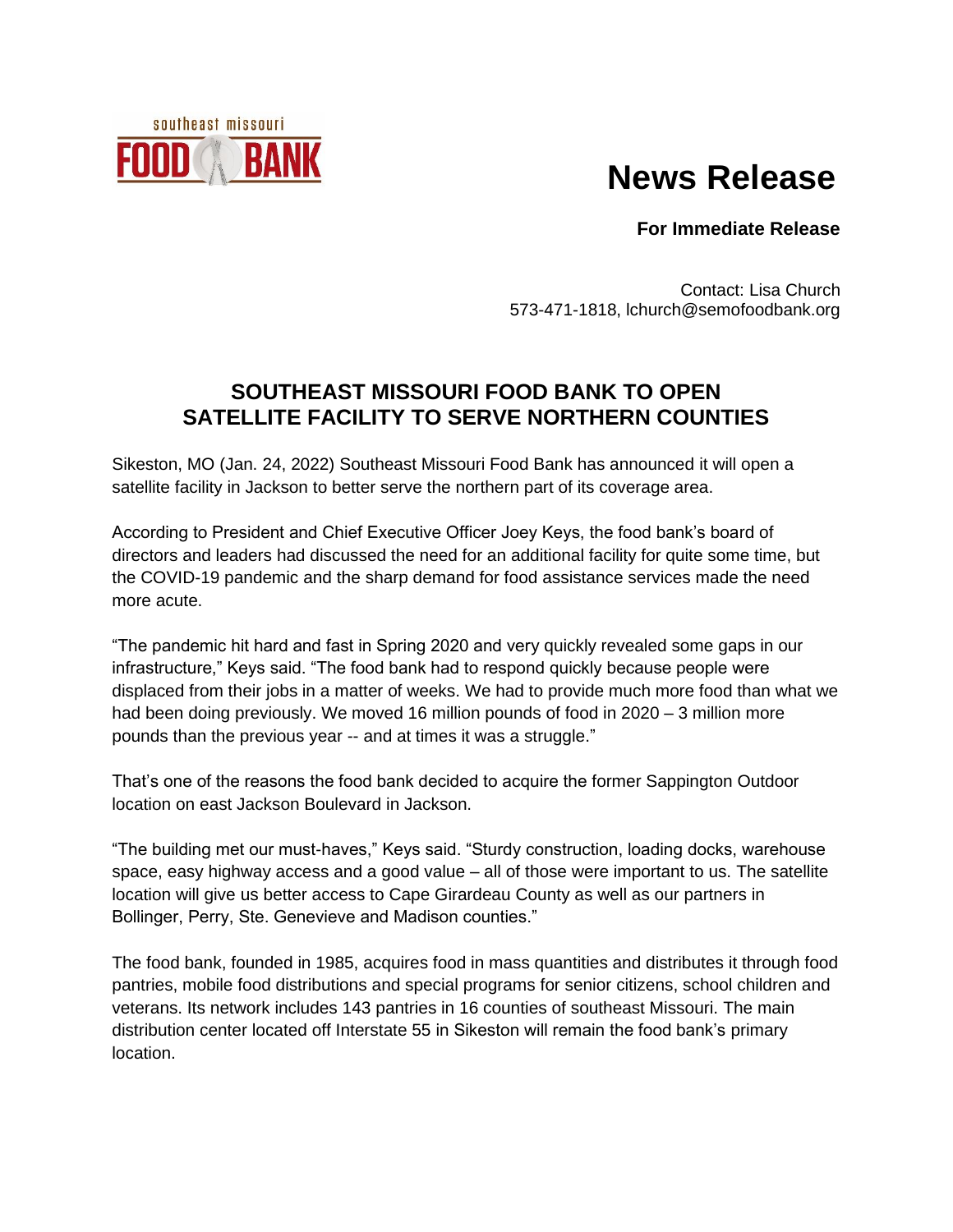"Our building in Sikeston has 72,000 square feet, and we have no plans to leave it for the foreseeable future," Keys said. "It will remain our headquarters. We just needed additional space in a second location."

The Jackson facility provides 18,500 square feet of warehouse and office space, which will allow for storage of additional food and water and serve as a second center for volunteer activities, such as packing food boxes. In 2021, the food bank distributed 15.08 million pounds of food, the equivalent of 12.5 million meals. This is up sharply from the 13 million pounds distributed in 2019.

Southeast Missouri Food Bank also is the designated resource for food and water should a disaster hit southeast Missouri.

"We recognize the importance of having a second location in case of disaster," Keys said. "If anything, such as a tornado or earthquake, were to damage our Sikeston location, it could cripple our ability to respond. An additional location is needed so we have the food and water we would need to organize a distribution at a moment's notice."

Work will begin soon on some needed repairs and retrofitting, including limited roof repair, HVAC, electrical and plumbing upgrades, wall repairs and painting, new flooring and signage. The food bank is expected to occupy the building in late summer.

## *Southeast Missouri Food Bank By The Numbers*

- 16 counties served
- 143 pantries in its network
- One in six families and one in five children in southeast Missouri don't have access to enough food.
- 70,000 average number of people served each month
- 21% of children in the area are in homes considered food insecure
- 15.08 million pounds distributed in 2020 (12.5 million meals)
- 5,350 food boxes distributed to seniors each month
- 1,200 weekend backpacks of food distributed to students in 31 school districts
- 96% of donations go back into programs